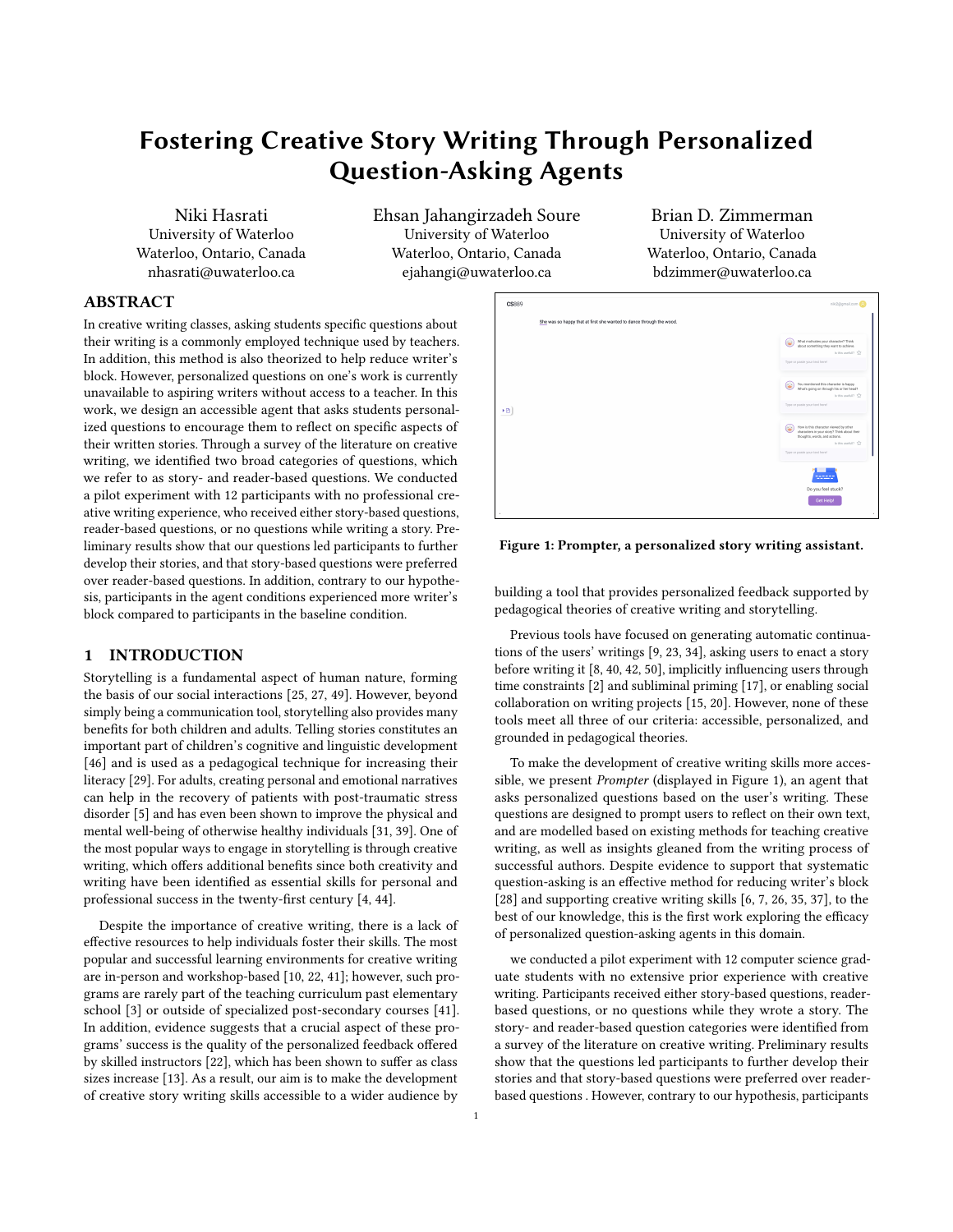in the agent conditions experienced more writer's block compared to the baseline condition. Our work contributes an accessible and personalized story writing support tool as well as insights into pedagogical methods for fostering story writing skills and reducing writer's block.

# 2 RELATED WORKS

# 2.1 Pedagogical Theories

#### 2.1.1 Creative Writing.

Due to the persistence of romantic myths that creative writing is an innate talent, there is little research on how best to teach creative writing [\[41\]](#page-11-12). As a result, to learn more about relevant pedagogical techniques, we turned to two sources: descriptions of creative writing teaching methods used in graduate-level degrees [\[6,](#page-11-27) [26,](#page-11-29) [35\]](#page-11-30), and accounts of the writing process of professional authors [\[7,](#page-11-28) [37\]](#page-11-31). Through a review of these sources, we identified two high-level categories for questions designed to encourage novice writers to reflect on their work: story-based questions, which prompt writers to focus on different elements of their story (e.g. how a story character will react to an event in the story), and reader-based questions, which prompt writers to anticipate the reactions of their readers (e.g. how the reader expects the story character to react to this situation). This categorization may seem counter-intuitive at first glance; however, it is backed by psychological theories of narrative comprehension. Studies in cognitive and neuropsychology have shown that when reading a narrative, the reader constructs a mental representation of the story's characters and goals, and it is this mental simulation that leads to emotional responses while reading [\[25\]](#page-11-0). These findings shed light on why some authors have an intuitive understanding of the importance of imagining the reader's response while they are writing [\[37\]](#page-11-31). However, we are not aware of any other works comparing the story-based and reader-based mental models during the writing process.

The prompts used by writing instructors cover a variety of different story-elements, which range from characters and settings to more abstract concepts such as plot, tone, and pacing. Given research on the neuropsychology of narrative comprehension, which suggests that characters' goals and intentions are what give a narrative its significance [\[25\]](#page-11-0), we decided to limit the scope of our study to character-based prompts. Based on the works of Rogers [\[35\]](#page-11-30) and Card [\[7\]](#page-11-28) we identified the following categories to prompt users to think about: the actions that the character takes, the character's motivations, the character's past, the dialogue and speech of the character, the character's thoughts, other characters' views of the character, and the character's physical description. For each of these categories Prompter will either ask users to think about the character directly or how the character would be perceived by someone else reading the text.

# 2.1.2 Feedback.

Past work has shown, in a variety of different teaching domains, that receiving personal feedback is an important aspect of students' learning [\[18\]](#page-11-32). Such feedback is also conducive to fostering creative writing skills specifically [\[22\]](#page-11-11). However, personalized creative writing feedback is difficult to access past elementary school [\[3\]](#page-11-13) or outside of specialized post-secondary courses [\[41\]](#page-11-12), and even then, effective teaching suffers when class sizes become too large [\[13\]](#page-11-14). We built Prompter to provide formative feedback, which supports and scaffolds learners in their trajectories to achieve their desired goals [\[45\]](#page-11-33). In this way, Prompter emulates a social context in which a learner is scaffolded by a "more capable peer" [\[45\]](#page-11-33).

#### 2.1.3 Writer's Block.

Writer's block is an affliction encountered by novice writers in which they experience a sense of helplessness and an inability to continue writing [\[36\]](#page-11-34). Oliver [\[28\]](#page-11-26) proposes three methods for addressing writer's block: helping students to develop their ideas through question asking, prompting students to write freely, and encouraging students by providing them with feedback that highlights their strengths as writers. Prompter is designed to reduce the occurrence of writer's block based on Oliver [\[28\]](#page-11-26)'s first two suggestions: by systematically asking users questions about their writing as well as reducing distractions and providing a brainstorming area to allow free-writing. In this study, we do not consider Oliver's third suggestion, since automatic evaluation of story quality is as of yet an open question.

# 2.2 Writing Support Tools

Outside of the story writing domain, adaptive tools for improving argumentative writing skills have shown potential for scaling personalized feedback to wider audiences [\[47,](#page-11-35) [48\]](#page-11-36). These tools provide adaptive support to teach users how to make more compelling arguments. This adaptive support is catered to what the writer has written and fosters a context-sensitive feedback loop. The findings surrounding these tools are encouraging since users found them useful and were motivated to continue honing their writing skills afterward. As a result, writing support tools have shown promise in providing accessible, personalized feedback in writing tasks other than story writing, and Prompter is predicated on the success of support tools in other writing sub-domains.

# 2.3 Creativity Support Tools in HCI

Inspired by the notion that computers have the potential to enhance human creativity [\[12\]](#page-11-37), and that the design of such tools is a grand challenge for HCI [\[38\]](#page-11-38), Creativity Support Tools (CSTs) have become an active research initiative [\[30\]](#page-11-39). These tools aim to lower the threshold of entry into creative domains and/or provide inspiration to stimulate the creative process [\[2\]](#page-11-22). However, compared to tools supporting the creation of music or the visual arts, creative writing support tools have received less attention [\[2\]](#page-11-22).

#### 2.3.1 Creative Story Writing Support Tools.

Some creative writing support tools focus on helping with specific aspects of creative writing, such as generating metaphors [\[16\]](#page-11-40) or word choices [\[14\]](#page-11-41); however, we are specifically interested in tools that aid in the writing of narratives as opposed to stylistic features of the language. One category of such tools use neural language models to suggest automatically generated continuations of the text [\[9,](#page-11-15) [23,](#page-11-16) [34\]](#page-11-17); however, these methods are aimed more as a test of the current state-of-the-art abilities of neural language models as opposed to contributions to pedagogical theories of writing. Other categories of story writing support tools involve those that use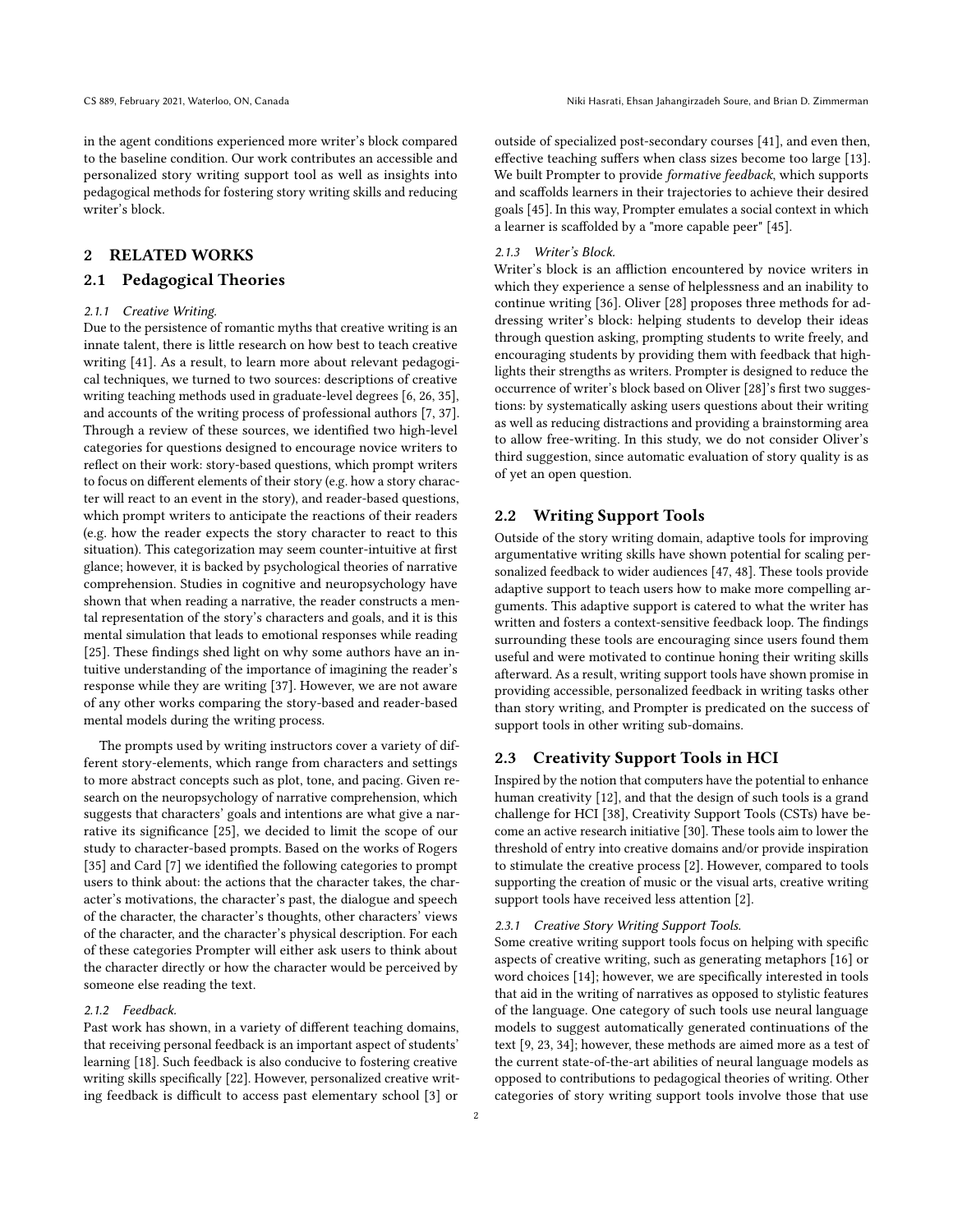<span id="page-2-0"></span>

| Characterization Techniques | Story-based Prompts                   | Reader-based Prompts                                 |
|-----------------------------|---------------------------------------|------------------------------------------------------|
|                             | What's something unique about this    | Can you show the reader something unique             |
| <b>Physical Description</b> | character's appearance?               | about this character's appearance?                   |
|                             | How do these characters interact when | Can you reveal, through how they interact,           |
| Actions                     | they're feeling upset?                | that these characters are feeling upset?             |
| Motivations                 | Why is this character feeling angry?  | How can you show why this character's feeling angry? |

#### Table 1: Examples of Prompter's Questions

time constraints [\[2\]](#page-11-22), subliminal priming [\[17\]](#page-11-23), or acting the stories out first before writing them [\[8,](#page-11-18) [40,](#page-11-19) [42,](#page-11-20) [50\]](#page-11-21). Although these works contribute to our understanding of writing pedagogy, none of them provide users with individualized feedback based on their writing. The last category of story writing support tools we identified enable social collaboration between different writers [\[15,](#page-11-24) [20\]](#page-11-25); however, there is evidence to suggest that beginning writers are reluctant to share their writing [\[22\]](#page-11-11), making such tools inaccessible to novice writers.

#### 2.3.2 Design of Creative Writing Support Tools.

Clark et al. [\[9\]](#page-11-15) have identified three design considerations for creative writing support tools: interaction structure, interaction initiation, and interaction intrusiveness. Below, we will define each criterion and discuss our design choices.

Interaction structure can be iterative, where the piece of writing is refined in multiple steps, or additive, where the writing is added to but not revised. Clark et al. [\[9\]](#page-11-15) viewed story writing as a sequential task and hence chose an additive interaction structure that locked in the user's text and disallowed editing after each computer suggestion was incorporated. However, it seems to be unanimously agreed that revision is a crucial step in any writing process [\[1,](#page-11-42) [10\]](#page-11-10). This is reflected in Hemingway's famous saying that "[t]he only kind of writing is rewriting" [\[19\]](#page-11-43). As a result, we designed Prompter to have an iterative interaction structure, allowing users to reassess our suggestions and their writing whenever they wish.

Clark et al. [\[9\]](#page-11-15) define interaction initiation as either automatically initiated or user-initiated. They chose the suggestions of their writing assistant to be automatically initiated. However, two-thirds of their participants mentioned that "they did not find the suggestions helpful once they had a clear direction for the story." This may explain why 8 of 9 of their participants disregarded the system's suggestions. Furthermore, Gonçalves et al. [\[17\]](#page-11-23) showed that users prefer receiving writing prompts at the beginning of the activity or when blocked. Based on these findings, we designed Prompter's suggestions to be user-initiated.

Finally, interaction intrusiveness refers to whether the writing assistant's suggestions can be ignored or not. Clark et al. [\[9\]](#page-11-15) designed their system's suggestions to be highly intrusive; however, to promote distraction-free pre-writing, which is an important stage in the writing process [\[28\]](#page-11-26), our prompts are only displayed when the user needs help or inspiration. Furthermore, to allow searching for ideas without necessarily including them in the final piece, Prompter gives users a place to brainstorm, making the suggestions unobtrusive.

# 3 SYSTEM DESIGN

#### 3.1 Design Rationale

We designed Prompter to help improve storytelling and reduce writer's block. This was done by considering the following factors in the design of Prompter: the mode of delivery for the prompts, the type of prompt, and the intended writing process. The rest of this section will explore our design decisions for each point.

#### 3.1.1 Prompt Delivery.

First, we designed the prompts' delivery to be user-initiated. That is, the user will have the option to press a button when they need inspiration or help. This decision was based on findings from prior work showing that users of creative writing support tools prefer receiving suggestions only when they are blocked or cannot think of new ideas to write about [\[9,](#page-11-15) [17\]](#page-11-23). In addition, by suggesting potentially distracting and unwelcome prompts, we did not want to interfere with free-writing–writing freely without pausing to evaluate or judge one's work—which is an important part of the writing process and may also help to reduce writer's block [\[28\]](#page-11-26).

## 3.1.2 Prompt Type.

Our second consideration in the design of Prompter was the type of prompt. Through a review of the literature on creative writing methods and the writing process of professional authors, we identified two high-level categories for questions designed to encourage novice writers to reflect on their work: 1) story-based questions, which prompt writers to focus on different story elements (e.g. how a story character will react to an event in the story), and 2) reader-based questions, which prompt writers to anticipate the reactions of their readers (e.g. how the reader expects the story character to react to this situation) [\[6,](#page-11-27) [7,](#page-11-28) [25,](#page-11-0) [26,](#page-11-29) [35,](#page-11-30) [37\]](#page-11-31). In writing workshops, beginning writers are asked both story-based and reader-based questions about different elements of their story, for example, characters, setting, and plot [\[6,](#page-11-27) [26,](#page-11-29) [35\]](#page-11-30). In this work, we focus on character-based prompts, but future work should investigate the effects of prompts on other story elements. Based on this categorization, we have created and evaluated two characterfocused agents, one story-based and the other reader-based. Our prompts are based on several techniques for characterization that we identified from the literature on story writing pedagogy [\[7,](#page-11-28) [35\]](#page-11-30). Examples of these techniques include the exploration of a character's physical description, dialogue, actions, and habits. More specifically, in Prompter, each sentence will be automatically analyzed to detect features of interest about characters, which the agent will prompt the user to reflect on. For example, if the user mentions that "Sarah was excited," the story-based agent could ask,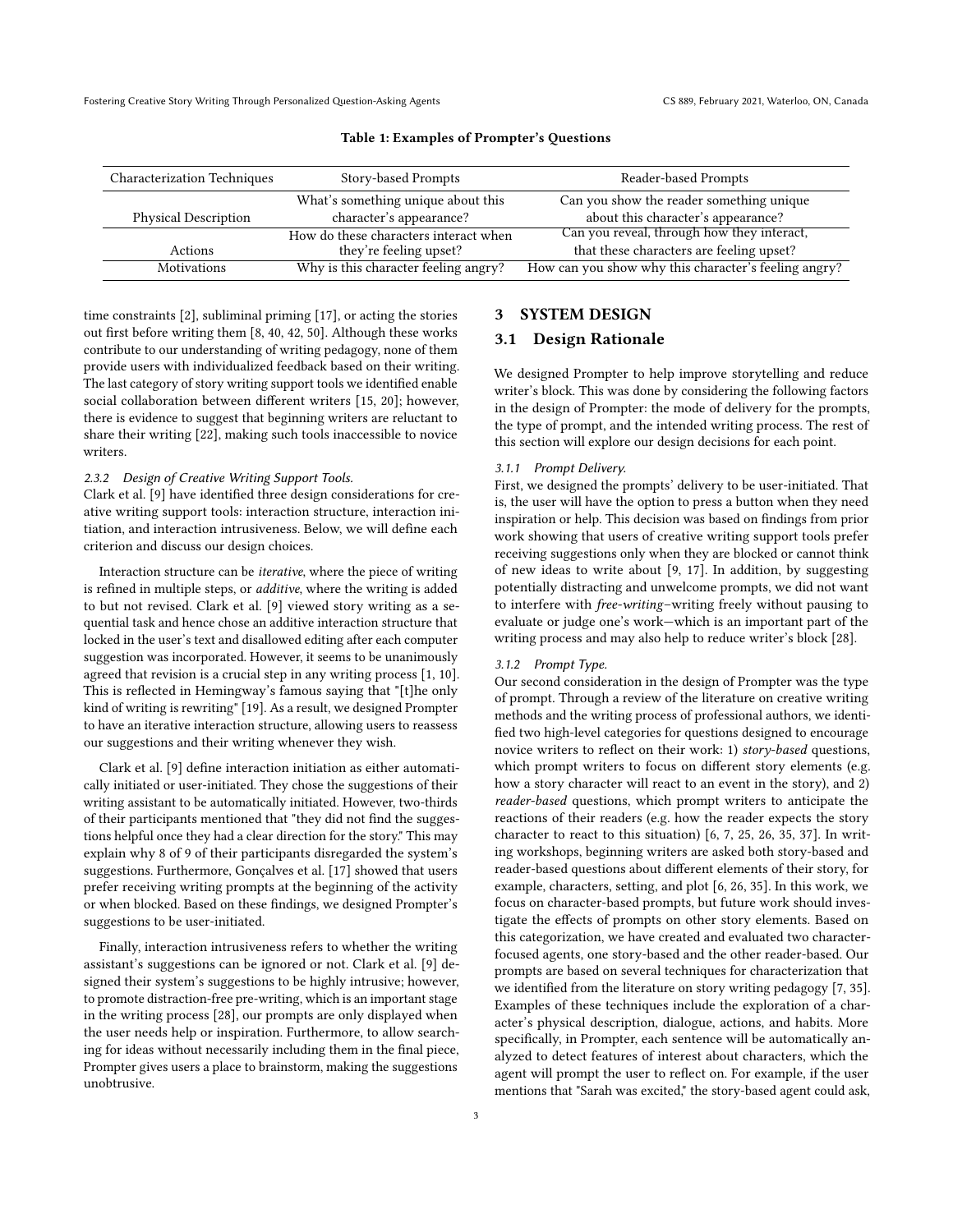CS 889, February 2021, Waterloo, ON, Canada Niki Hasrati, Ehsan Jahangirzadeh Soure, and Brian D. Zimmerman

<span id="page-3-0"></span>

Figure 2: Prompter, a personalized story writing assistant.

"Why is Sarah excited?" while the reader-based agent could ask, "How could you show the reader that Sarah is excited?" Not only do these questions have the potential to improve the quality of written stories, systematic questioning may also help reduce writer's block [\[28\]](#page-11-26). Examples of Prompter's questions can be seen in [Table 1.](#page-2-0)

#### 3.1.3 Writing Process.

Lastly, our design also takes into consideration the type of writing process we wish users to experience. Writing instructors and professional authors emphasize the importance of brainstorming and pre-writing in the creative writing process [\[26,](#page-11-29) [28,](#page-11-26) [35\]](#page-11-30), as a result, Prompter provides users with a space to brainstorm possible answers to our personalized question. Furthermore, by allowing users to include as much detail as they want into the brainstorming area instead of directly into the story, this feature is also intended to reduce over-description, which is viewed as a negative quality in creative writing [\[10,](#page-11-10) [35,](#page-11-30) [37\]](#page-11-31).

The rest of this section will describe how our creative writing assistant tool, Prompter, was built to provide personalized feedback on stories written by users. To make our system more accessible, we designed Prompter as an interactive web application as shown in [Figure 2.](#page-3-0) Users interact with Prompter by typing or pasting a snippet of their story into the main writing area. When in need of help or inspiration, feedback can be requested by pressing a button, at which point the input text is sent to our personalized prompting algorithm in the back-end. This algorithm will analyze the input

text and provide an appropriate prompt to display to the user. The following sections describe the design of the user interface and feedback algorithm in more detail.

#### 3.2 User Interface

Prompter consists of three main components: a text editor for writing stories; prompt cards for displaying the personalized questions; and note-taking boxes for brainstorming ideas, keeping notes while writing, and responding to the prompts. The user interface can be seen in [Figure 2.](#page-3-0)

#### 3.2.1 Writing Area.

To keep users focused on the writing task as well as to reduce distractions, Prompter's writing area is a simple text editor that does not include extraneous functionalities for formatting the text. In addition, the writing area is designed to be the largest element on the screen to promote writing.

#### 3.2.2 Prompt Cards.

Users can request a prompt from our system by pressing the help button. These prompts are phrased as questions about a specific part of the user's writing and are designed to simulate ideas and encourage reflection. When the help button is pressed, the user's text will be sent to our personalized prompting algorithm for analysis. PromptScript will return a single question about the user's text as well as the location in the text that the question is referring to. The question returned by PromptScript is then displayed in the UI in a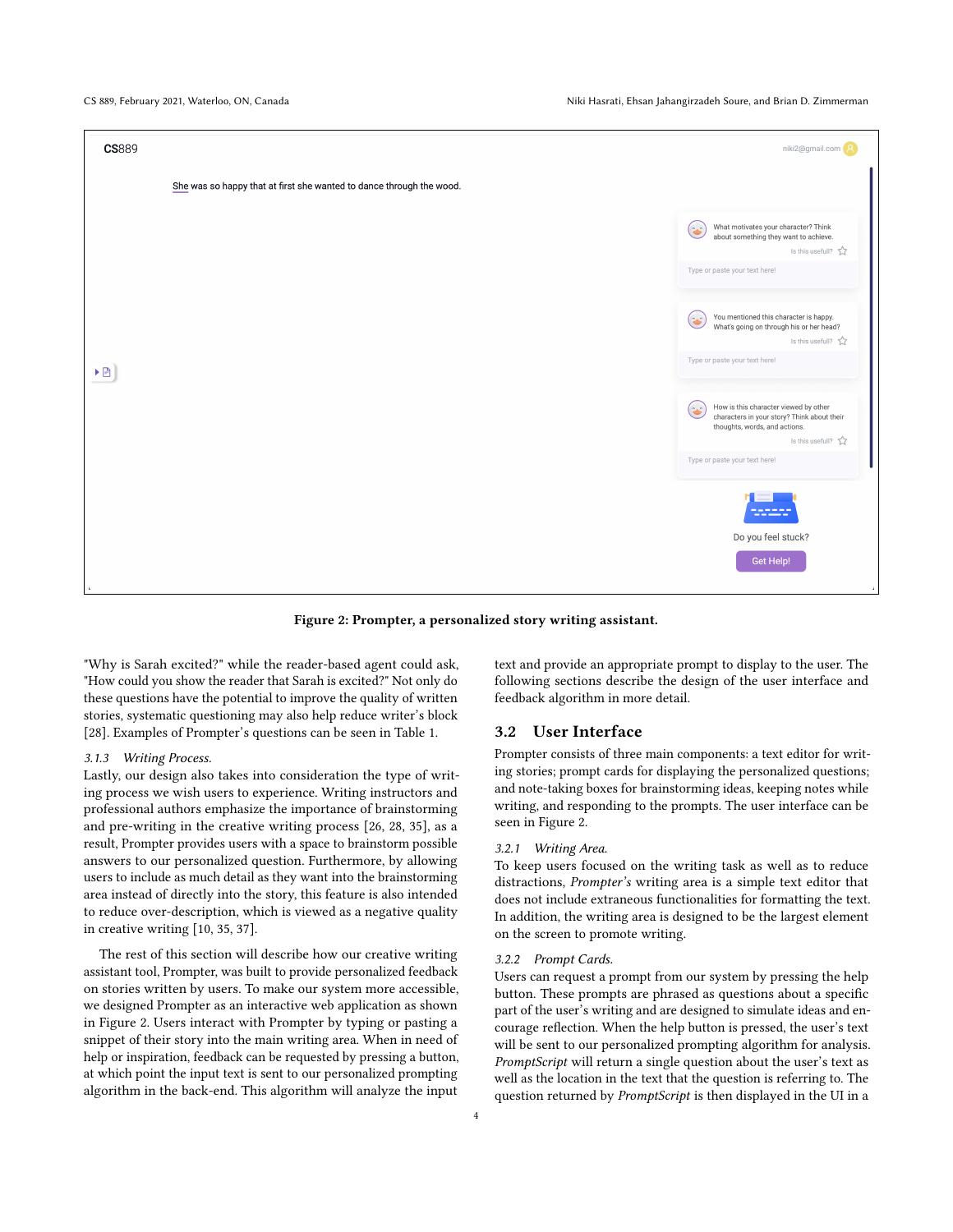prompt card, which consists of three components: the text of the question, a star button for soliciting feedback from users, and a text field for brainstorming ideas before incorporating them to the final text. In addition, using the location returned by PromptScript, the section of the text that the question is referring to is highlighted. Clicking on this highlighted section brings to focus the prompt card tied to it and vice versa.

# 3.2.3 Notes.

In addition to the above-mentioned note boxes, which are tied to the prompts, Prompter also provides a general note panel. This note panel gives users a place to keep track of their ideas, since it may be difficult to start writing directly without brainstorming first.

# 3.3 Personalized Feedback Algorithm

At a high level, our feedback algorithm analyzes the user's text to extract meaningful information and uses this information to populate a set of hand-crafted question templates. For our pilot study, we focus on extracting information about story characters. Specifically for each animate entity in the text, we extract all references to that entity, the start and end index of each entity reference, whether the entity is singular or plural, whether the entity is named, and the emotion tied to that entity, if any. To get all valid questions relating to the user's text, we populate a relevant subset of the questiontemplates using the above-mentioned extracted information as well as the prompt type (story-based or reader-based). Based on the questions that have already been shown to this user, we select one question out of the valid subset to return to the front-end. All natural language processing and information extraction is implemented using the Stanford CoreNLP library [\[24\]](#page-11-44), which we interact with through a Python implementation, Stanza [\[32\]](#page-11-45). Our process for extracting character information is described in more detail below.

# 3.3.1 Character Detection.

For character detection, we first use Stanford CoreNLP's coreference resolution annotator to obtain all mentions to a specific entity in the text, including proper nouns and pronouns referring to it. For example, the text "There was a wooden chair. It didn't look comfortable" would yield two entity mentions, "The chair" and "It," tied to a single entity ID. We use coreference resolution as opposed to named entity recognition, a more common method for identifying entities, since we wish to extract unnamed entities (e.g. "the boy") as well as named entities (e.g. "Sam"). A limitation of our work is that Stanford CoreNLP's coreference resolution is not entirely accurate, leading to inconsistencies in entity recognition. Furthermore, we use CoreNLP's 'animate' tag to identify whether an entity is animate, filtering out dates, locations, and inanimate objects. However, CoreNLP's animacy detection has some flaws, leading to some inanimate objects being mistaken for characters.

#### 3.3.2 Emotion Detection.

For emotion detection, we first use the Stanford CoreNLP's OpenIE annotators to extract, for each sentence, possible subject-object tuples. If the subject of one of these tuples corresponded to a character reference as described above, and the object of the tuple matched a hand-crafted list of emotions, the emotion was added to that character reference. This method allows us to correctly extract the

emotion even when the subject and object are separated by multiple words (e.g. "I was so very frightened."). However, there are limitations as we are only able to extract emotions that exist in our list.

#### 3.3.3 Prompt Generation.

Given the user's text, our feedback algorithm chooses a subset of hand-crafted question-templates to present to the user. For each character reference extracted from the text, the possible questions are selected based on three criteria: whether the character reference is tied to an emotion, whether the character is singular or plural, and whether the prompt type is story-based or reader-based. If the character reference is not tied to an emotion, our algorithm has access to 15 question-template categories which focus on general questions pertaining to the characters. When passing these questions to the front-end, they are tied to the first reference of that character. If the character reference is tied to an emotion, 6 question-template categories are available. These questions are tied to the specific location of the character reference which is tied to the emotion. For each of these question-template categories, there are 4 options depending on the prompt type and the singularity status of the character.

#### 3.3.4 Prompt Selection.

For each user, we store all questions that have been previously shown to them, along with the text of the character reference that the question refers to. Out of all possible prompts generated based on the user's text, we randomly select one to display; however, we never repeat the same question text, even across two different characters, unless all unique question texts have been exhausted. When all of the possible prompts, based on the input text, have been displayed to the user, our algorithm returns an empty response.

# 4 STUDY DESIGN

# 4.1 Research Questions

Since we designed Prompter based on pedagogical techniques for improving story writing and reducing writer's block, we are interested in assessing Prompter's efficacy in these domains. In addition, we are also interested in comparing the effects of different prompt types. Specifically, we ask the following research questions (RQ):

- RQ1: How effective is Prompter, compared to a baseline, in helping users write better stories?
- RQ2: How effective is Prompter, compared to a baseline, in reducing the occurrence and frequency of writer's block?
- RQ3: How is the usefulness of Prompter affected by the type of prompt used?

# 4.2 Procedure

# 4.2.1 Methodological Overview.

To answer our research questions, we ran a controlled betweensubjects experiment with 12 participants and three conditions: 1) story-based agent, 2) reader-based agent, and 3) baseline. First, all participants were asked to complete a pre-study survey. This survey gathered information on the personal characteristics of the participants and their previous experience with creative writing. Controlling for these measures, the 12 participants were then randomly assigned to either the control group or one of the agent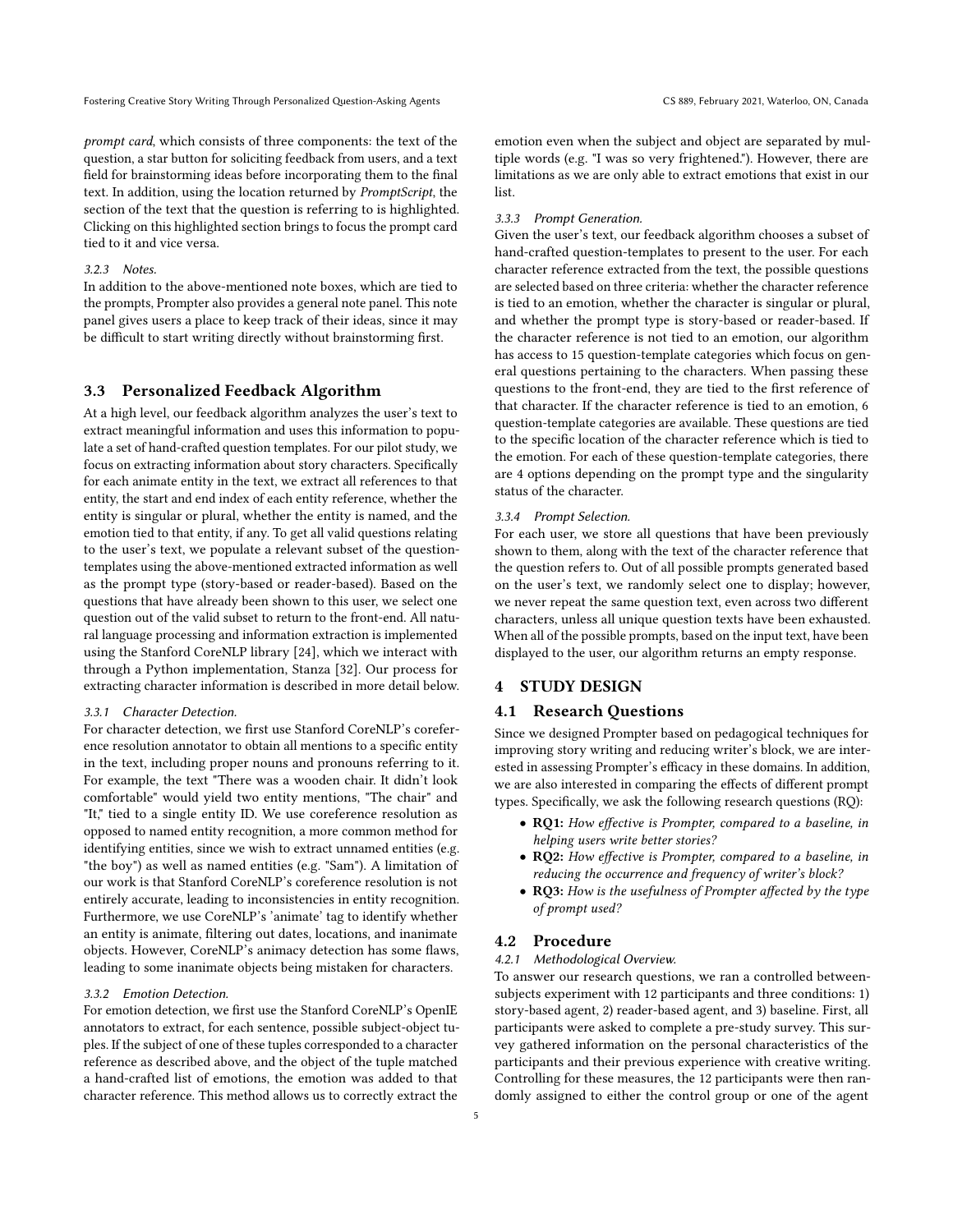groups. All three groups were given 10 minutes to write a story based on a pre-selected starting prompt. While writing, participants in the two agent conditions (story- and reader-based), had access to all of Prompter's features and could request help to receive either story- or reader-based prompts depending on their condition. For the baseline, participants also wrote the story using our system, but they did not have access to the help button or any features other than the text editor. All components of our study were carried out asynchronously to reduce the effects of observer's bias on students' writings.

#### 4.2.2 Participant Selection.

Participants for the pilot study were selected from students in an HCI graduate course at a North American university. All 13 students in the course were invited to participate, 12 of which completed the study. Participants were compensated with partial course credit.

#### 4.2.3 Demographics and Participant Assignment.

The 12 participants completed a pre-study survey which asked about personal demographics and past experience with creative writing. Out of the 12 participants, 58.3% identified as female and the remaining as male. English was the first language of 41.7% of the participants. All participants stated that they were at least comfortable writing in English, with half of all participants being very comfortable. When asked about their comfort level in writing stories, 33.3% stated that they were not comfortable, 50% stated that they were comfortable, and 16.7% stated that they were very comfortable. In terms of story writing experience, 58.3% of participants had written some stories in the past, 41.7% had never written any stories, with none of the participants being professionally published or serious hobbyists. Controlling for gender, comfort with writing English, comfort with writing stories, and extent of story writing experience, we randomly assigned 4 participants to each of the three conditions.

#### 4.2.4 Instructions.

Participants were provided with a link to the system, anonymized credentials to log in, instructions on how to use the system, and overview of what to expect during the study. Since the study was carried out asynchronously, participants were also informed that the could pause the study at any time by pressing a 'pause' button. Those in the agent conditions were provided with additional instructions on how to request, star, and comment on prompts.

#### 4.2.5 Writing Task.

After logging into the system, participants were presented with a note asking them to write a story about the following premise: "Please write a story about a child who is having a bizarre day at school." Participants were given 10 minutes to complete their story and had the option to pause the study timer by pressing the 'pause' button. Participants received reminders at 5, 3, and 1 minute left to the end of the study. Those in the agent conditions could request prompts, star prompts, and use the brainstorming note panel at their discretion.

#### 4.2.6 Survey.

After the study timer had reached 10 minutes, participants were presented with a link to a post-study survey, consisting of a combination of open-ended and close-ended questions. The close-ended

questions were 7-point Likert scales, with 1 Strongly Disagree and 7 representing Strongly Agree. All participants were asked about their experience with writer's block, their satisfaction with the quality of their story, and their feedback on the system. Participants in the agent groups were also asked about the usefulness of the prompts they received.

# 4.3 Data Collection

#### 4.3.1 Session Data.

During the writing task, we collected log data from users' interactions with our system. This included the content and time of all keystrokes in both the main writing area and the note taking sections. We also stored the number of prompt requests for participants in the agent conditions. For each prompt, the question text, the location of the question, whether the prompt was starred, and all notes tied to the prompt were stored. The number study pauses was also recorded.

# 4.3.2 Self-Perceived Story Quality.

After completing the writing task, participants in all conditions were asked four close-ended survey questions on a 7-point Likert scale. Example questions included "I think my story is creative" and "The characters in my story feel like real people." We also asked an open-ended question asking participants to elaborate on which aspects of their story could be improved.

#### 4.3.3 Self-Perceived Writer's Block.

Subjective measures of writer's block were collected through six questions on our post-study survey, which users in all three conditions are asked to respond to. All questions were followed a 7-point Likert Scale. Example questions included "I frequently ran out of ideas while writing" and "It was hard for me to continue writing after getting stuck." We also asked participants to write a free-form description of a time when they were stuck while writing and why.

# 4.3.4 Perceived Prompt Usefulness.

To evaluate how different prompts affect the writing process, we have designed two version of Prompter, one with story-based prompts and one with reader-based prompts. To compare the effects of the two agents, one measure we collect is participants' perception of the usefulness of the prompts while writing. During the post-study survey, participants in the two agent conditions are asked seven 7-point Likert scale questions such as "The prompts helped me improve my story" or "The prompts were distracting." Participants were also asked to describe a time when the prompts helped them and a time when the prompts were not helpful.

#### 4.3.5 System Usability and User Feedback.

To measure general usability, we asked the following 7-point Likert scale questions: "I felt the system was easy to use," "I enjoyed writing the story," and "If given the chance, I would continue using this system in the future." In addition, participants were asked if they had any comments on how the system could be improved.

# 5 EVALUATION AND RESULTS

To evaluate our hypothesis that receiving individualized writing prompts during the writing process will help foster creative writing skills, we aim to answer the following research questions (RQ):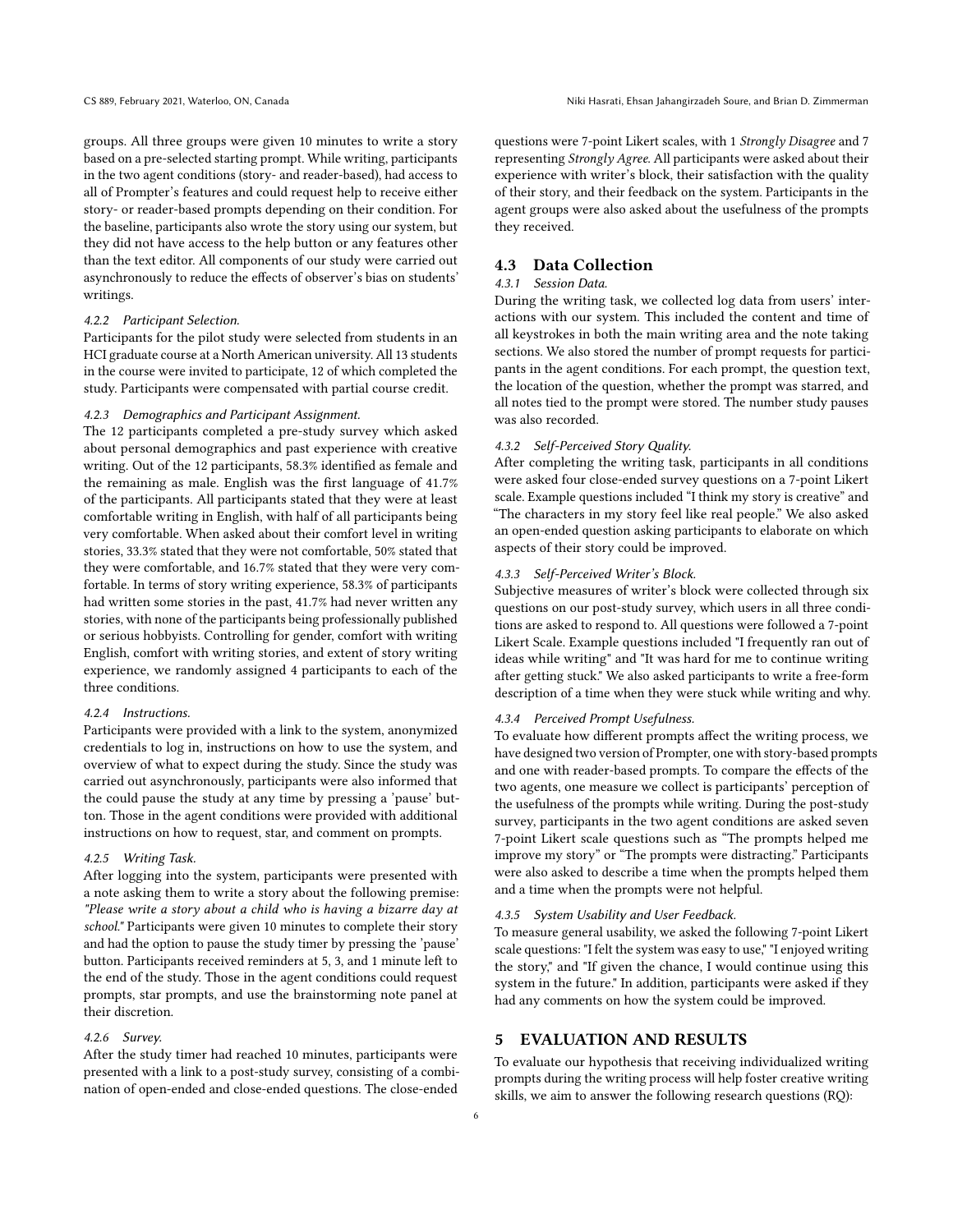<span id="page-6-0"></span>

Figure 3: Frequency Distributions of Survey Responses

- RQ1: How effective is Prompter, compared to a baseline, in helping users write better stories?
- RQ2: How effective is Prompter, compared to a baseline, in reducing the occurrence and frequency of writer's block?
- RQ3: How is the usefulness of Prompter affected by the type of prompt used?

The first research question will be answered by comparing automated and self-perceived measures of writing quality across participants in the three conditions. To evaluate the second research question, we compare the perceived experience of writer's block as well as behavioural log data between the three conditions. The third research question will be addressed by comparing the survey responses and system interactions of participants in the two agent groups. To assess whether the differences between the groups are statistically significant, we perform a two-sided Man Whitney U test for the close-ended survey responses, and a double-sided t-test for the log metrics. All tests of statistical significance were carried out using the SciPy library [\[43\]](#page-11-46). The open-ended survey responses were coded by one researcher using thematic analysis. We also performed two-sided Mann-Whitney U tests to verify that, in terms of responses to our pre-study survey questions, there were no statistically significant differences among participants in the three conditions . For all questions and between all conditions, we received p-values larger than 0.25, implying no significant differences based on our measures of user demographics.

# 5.1 Writing Quality

#### 5.1.1 Quantitative Survey Responses.

Participants rated the quality of their story on a 7-point Likert scale (1: strongly disagree, 7: strongly agree). [Figure 3](#page-6-0) (Q7-Q10) shows the frequency distributions of responses compared across the three conditions. First, we compare the results of Story Prompter to the baseline. As seen in [Table 2,](#page-6-1) from the medians of the responses

ticipants tended to judge the quality of their stories more highly compared to baseline participants. However, using a two-sided Mann-Whitney U test, we compared the results from each of the questions and did not find that theses differences were statistically significant (all four p-values were greater than 0.65). It is nonetheless promising that for questions 7, 9, and 10, the median values for Story Prompter are better than the neutral value of 4. Second, we compare the the results of the second agent condition, Reader Prompter, to that of the baseline. We observed that Reader Prompter participants were less satisfied with the quality of their stories compared to baseline participants. Again, none of these differences were statistically significant (all four p-values were greater than 0.23). .

between the two conditions we observed that Story Prompter par-

Table 2: Self-Perceived Writing Quality

<span id="page-6-1"></span>

| Question            | Story         | <b>Baseline</b> | Reader        |
|---------------------|---------------|-----------------|---------------|
| Q7: happiness       | $Med = 5.0$   | $Med = 5.0$     | $Med = 2.5$   |
| with story          | $(IOR = 1.5)$ | $(IQR = 2.5)$   | $(IOR = 3.0)$ |
| Q8: creativity      | $Med = 5.0$   | $Med = 4.5$     | $Med = 4.0$   |
|                     | $(IQR = 1.5)$ | $(IQR = 2.5)$   | $(IOR = 2.5)$ |
| Q9: room to improve | $Med = 6.0$   | $Med = 6.5$     | $Med = 6.5$   |
|                     | $(IOR = 1.0)$ | $(IOR = 1.5)$   | $(IOR = 1.5)$ |
| Q10: characters     | $Med = 5.0$   | $Med = 4.5$     | $Med = 4.5$   |
|                     | $(IOR = 2.5)$ | $(IOR = 3.0)$   | $(IOR = 2.5)$ |

#### 5.1.2 Automated Metrics.

To the best of our knowledge, there exists no consensus on automated metrics for evaluating the quality of a story. As a result, we selected a few interesting metrics and evaluated them to assess story quality. The descriptive statistics for these metrics can be seen in [Table 3.](#page-7-0)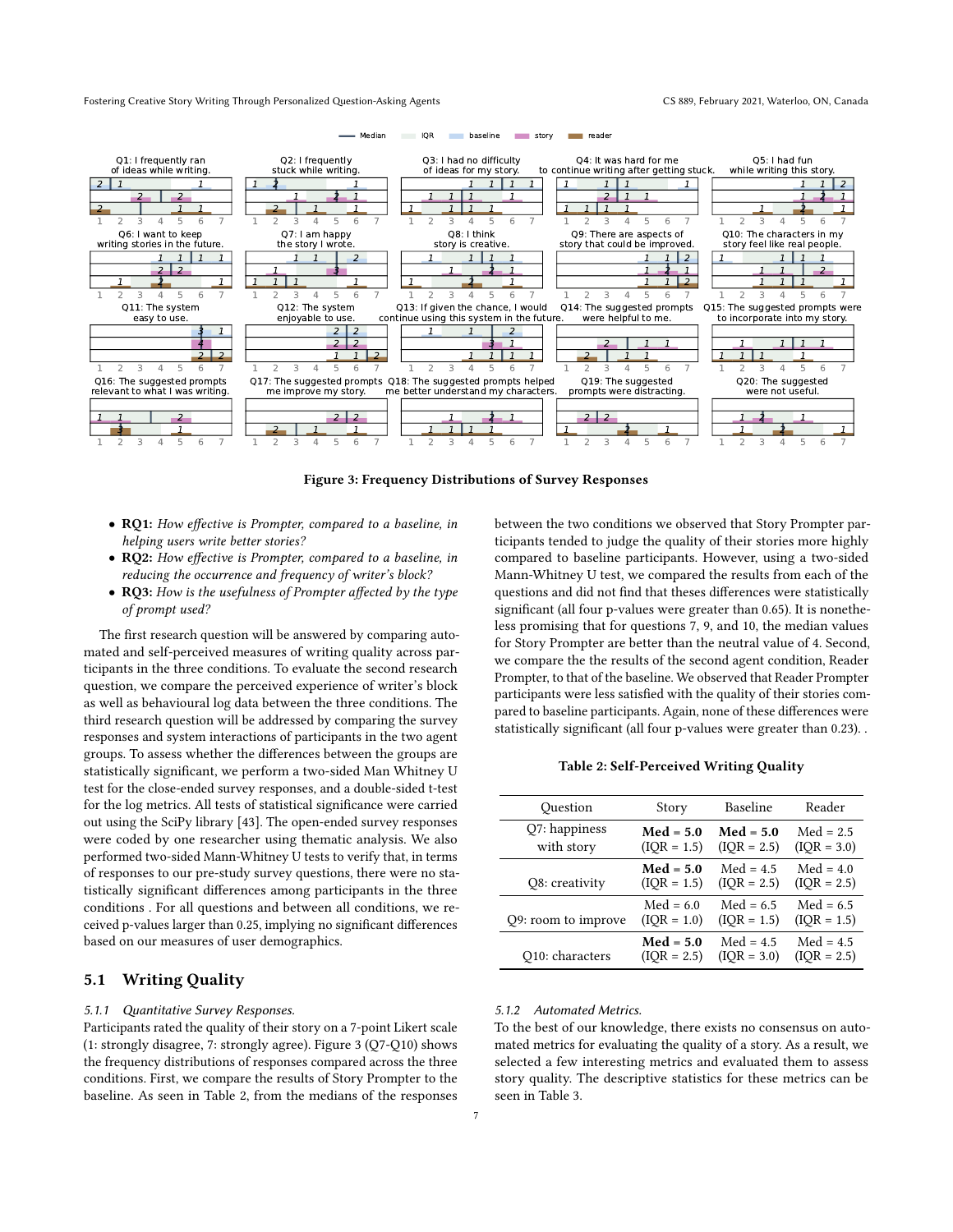<span id="page-7-0"></span>Table 3: Automated Measures of Story Quality

| Metric          | Story           | <b>Baseline</b> | Reader          |
|-----------------|-----------------|-----------------|-----------------|
| <b>Distinct</b> | $Mean = 93.25$  | $Mean = 145.25$ | $Mean = 94.99$  |
| Tokens          | $(SD = 31.73)$  | $(SD = 37.30)$  | $(SD = 21.56)$  |
| $\mu$ -TF-IDF   | $Mean = 0.0106$ | $Mean = 0.0125$ | $Mean = 0.0116$ |
|                 | $(SD = 0.0016)$ | $(SD = 0.0007)$ | $(SD = 0.007)$  |

Distinct Tokens: Distinct tokens refers to the number of unique words in each story. More distinct tokens in a story could represent a more robust vocabulary for describing characters and other story elements. No statistically significant relationships were found between the groups but baseline participants generally had a more extensive vocabulary in their stories.

TF-IDF: Term-Frequency Inverse Document Frequency (TF-IDF) is a common metric for scoring the informational value of a particular token to a document in a corpus. Term frequency (TF) represents the number of occurences of a token  $t$  in a document. Inverse document frequency (IDF) is the logarithmic inverse of the number of documents containing the token  $t$ . The TF-IDF score of  $t$  in a document is the product of the term frequency and the inverse document frequency for that token. In evaluating participant stories, we take the average TF-IDF across all words for each story. In stories where unique vocabulary is frequently repeated, TF-IDF scores will be higher and indicate a more unique story.

Although stories written by participants in the baseline group had much higher  $\mu$ -TF-IDF, the difference between groups was not statistically significant. We performed a multivariate analysis of variance on story length and  $\mu$ -TF-IDF but found nothing conclusive within 5% ( $p \approx .07$ )

# 5.1.3 Qualitative Survey Responses.

We asked participants to write about aspects of their story they thought could be improved. Analyzing this data, we found three recurrent themes for areas of improvement: 1) writing style, 2) story elements, and 3) more time.

Writing style: 4 of our 12 participants expressed that their writing style could be improved, both in terms of vocabulary and grammar. Examples of these concerns include finding more appropriate words to express ideas and including more diverse sentence patterns.

Story elements: Half of the participants believed that storyspecific elements of their writing could be improved. The frequency of these concerns was the same across all three conditions. Examples of story-specific story elements include the setting, the characters, the storyline, the story events, and the ending. Interestingly, only participants in the baseline condition expressed concerns with their story setting or environment. This may be because all of Prompter's prompts focused on characters, so for participants in the two agent conditions story setting may have been less salient.

More time: 6 of our 12 participants stated that having more time to write would have improved the quality of their story. 4 of these participants mentioned that the lack of time meant that their stories were not detailed enough, and 3 believed that the time constraint hindered their ability to finish the story. This is an important finding, and suggests that future studies exploring creative writing support tools should ensure that adequate time is given to complete the task.

# 5.2 Writer's Block

### 5.2.1 Quantitative Survey Responses.

Participants rated their experience of writer's block on a 7-point Likert scale (1: strongly disagree, 7: strongly agree). [Figure 3](#page-6-0) (Q1-Q4) shows the frequency distributions of responses compared across the three conditions. First, we compare the results of Story Prompter to the baseline. As seen in [Table 4,](#page-7-1) from the medians of the responses between the two conditions we observed that Story Prompter participants' self-reported experience of writer's block was higher than that of the baseline participants. However, using a two-sided Mann-Whitney U test to compare the results from each of the questions, we did not find that the differences between the two conditions were statistically significant (all four p-values were greater than 0.23). Second, we compare the the results of the second agent condition, Reader Prompter, to that the baseline. The results in this case are more mixed, with Reader Prompter participants reporting more writer's block as measured by Q1-3, but less as measured by Q4. Again, none of these differences were statistically significant (all four p-values were greater than 0.11).

Table 4: Self-Perceived Writer's Block

<span id="page-7-1"></span>

| Ouestion                | Story         | Baseline      | Reader        |
|-------------------------|---------------|---------------|---------------|
| Q1: lack of ideas       | $Med = 4.0$   | $Med = 1.5$   | $Med = 3.0$   |
|                         | $(IOR = 2.0)$ | $(IOR = 3.0)$ | $(IOR = 4.5)$ |
| Q2: getting stuck       | $Med = 5$     | $Med = 2.0$   | $Med = 3.0$   |
|                         | $(IOR = 1.5)$ | $(IOR = 2.5)$ | $(IOR = 3.0)$ |
| Q3: no difficulty       | $Med = 3.5$   | $Med = 5.5$   | $Med = 3.5$   |
| thinking of ideas       | $(IOR = 2.5)$ | $(IOR = 2.0)$ | $(IOR = 2.5)$ |
| Q4: difficulty continu- | $Med = 3.5$   | $Med = 3.5$   | $Med = 2.5$   |
| ing after getting stuck | $(IOR = 1.5)$ | $(IOR = 3.5)$ | $(IOR = 2.0)$ |

#### 5.2.2 Automated Metrics.

We also looked at several automated proxy measures of writer's block, which we extracted from log data of participants' interactions with the system. [Table 5](#page-8-0) shows descriptive statistics for these measures compared across our three study conditions. The rest of this section will discuss how we defined each measure as well as report our findings.

Story length: We measured each participant's final story word count as a proxy measure for how much writer's block they were experiencing. We observed that participants in the baseline condition wrote stories that were, on average, approximately twice as long as the stories written by participants in either agent condition. However, neither difference was statistically significant. More specifically, using a double-sided t-test, we obtained  $p = 0.062$  when comparing the baseline and story conditions and  $p = 0.057$  when comparing the baseline and reader conditions.

Typing speed: The standard way to measure typing speed is as the average number of 'words' typed in a minute. Here, a 'word' refers to any 5 characters (including spaces), typed by the user.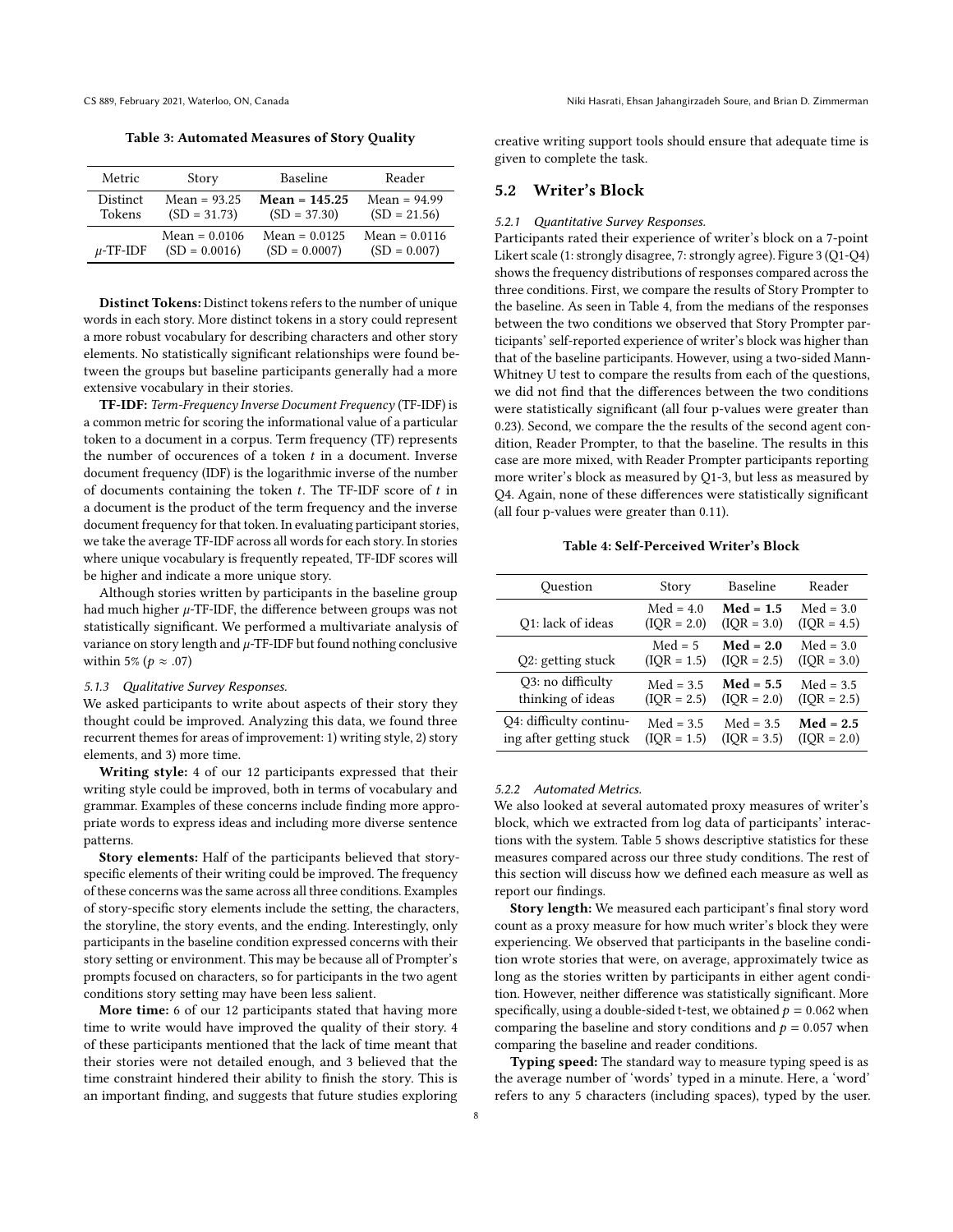We found that participants in the control condition, on average, typed approximately twice as fast as participants in either agent condition. Furthermore, using a double-sided t-test, we found that these differences were statistically significant. We obtained  $p = 0.01$ and  $p = 0.02$  when comparing the baseline with the story and reader conditions, respectively.

Number of hesitations: We defined a hesitation as any pause in typing that lasts 5 or more seconds. On average, participants in the reader condition were less hesitant than participants in the baseline condition, who were in turn less hesitant than the participants in the story condition. However, none of these differences were found to be statistically significant (all three p-values were greater than 0.31).

Average hesitation length: For each participant, the average length of their hesitations (as defined above), was measured in seconds. We found that, on average, participants in the baseline condition had hesitations that were approximately half the length of hesitations experienced by participants in the two agent conditions. Furthermore, using a double-sided t-test, these differences between the baseline and story conditions were found to be statistically significant ( $p = 0.013$ ). However, when comparing the baseline and the reader conditions, we obtained  $p = 0.051$ , implying that the differences in these two conditions are not statistically significant.

Number of study pauses: Since we conducted our study asynchronously, our system had a 'pause' button to allow users to pause the study timer in case of an external distraction. We did not find any differences between the average number of times this feature was used by participants in the three conditions.

#### <span id="page-8-0"></span>Table 5: Automated Measures of Writer's Block

| Measure       | Story           | <b>Baseline</b> | Reader          |
|---------------|-----------------|-----------------|-----------------|
| final word    | $Mean = 154.75$ | $Mean = 301.5$  | $Mean = 150.75$ |
| count         | $(SD = 63.05)$  | $(SD = 104.5)$  | $(SD = 61.42)$  |
| typing speed  | Mean = $21.64$  | $Mean = 40.10$  | Mean = $23.42$  |
| (WPM)         | $(SD = 5.29)$   | $(SD = 8.35)$   | $(SD = 4.04)$   |
| num hesitat-  | Mean = $12.50$  | $Mean = 10.75$  | $Mean = 9.50$   |
| ions          | $(SD = 3.87)$   | $(SD = 4.11)$   | $(SD = 3.70)$   |
| avg hesitat-  | $Mean = 14.7$   | $Mean = 7.23$   | Mean = $12.66$  |
| ion len (sec) | $(SD = 3.09)$   | $(SD = 0.68)$   | $(SD = 3.52)$   |
| num study     | $Mean = 2.25$   | $Mean = 2.25$   | $Mean = 2.25$   |
| pauses        | $(SD = 2.63)$   | $(SD = 1.26)$   | $(SD = 2.06)$   |

# 5.2.3 Qualitative Survey Responses.

To get a more nuanced understanding of common reasons for getting blocked in the writing process, we asked our participants to describe a time when they got stuck while writing their story. By coding the responses, we found that participants got stuck when they were: 1) lacking ideas, 2) trying to convey their ideas in words, 3) thinking about the time constraint, or 4) trying to relate their story to the provided topic.

Lack of ideas: 5 out of 12 of our participants implied that they got stuck during the writing task because they were out of ideas. The areas that these participants struggled with comprised thinking of a storyline and story events (3 participants), an ending (1 participant), or a setting (1 participant).

Conveying ideas in words: The next most commonly cited cause for getting stuck was an inability to put ideas into words (4 out of 12 participants). For example, one participant mentioned that they had a picture in mind but did not know to express it in a clear and interesting way.

Time-constraint anxiety: 2 participants mentioned that they got stuck after thinking about or being reminded of the study's time constraint.

Starting topic: 2 participants stated that they got stuck because they did not know how to relate their story to the starting topic provided in the study instructions.

Interestingly, out of the 5 participants who expressed difficulty in starting their story, all were from the two Prompter conditions. Since our system required participants to write at least 20 characters before getting help, this difference is likely either a sign that the assignment of participants to the different conditions was confounded, or that the 'help' button had an unintended effect on users' ability to start their story.

# 5.3 Usefulness of Different Prompts

Participants in the two agent conditions rated the usefulness of the prompts on a 7-point Likert scale (1: strongly disagree, 7: strongly agree). [Figure 3](#page-6-0) (Q14-Q20) shows the frequency distributions of responses compared across both conditions. As seen in [Table 6,](#page-8-1) from the medians of the responses between the two conditions we observed that participants who received story-based prompts found the prompts more useful compared to participants who received reader-based prompts. However, using a two-sided Mann-Whitney U test to compare the results from each of the questions, we did not find that the differences between the two conditions were statistically significant (all six p-values were greater than 0.17). Nonetheless, it is promising that all participants who received story-based prompts at least somewhat agreed that the prompts helped improve their stories and were not distracting.

#### <span id="page-8-1"></span>Table 6: Survey Results on Prompt Usefulness

| Ouestion                 | Story                        | Reader                       |
|--------------------------|------------------------------|------------------------------|
| Q14: helpful             | $Med = 4.0$<br>$(IOR = 2.5)$ | $Med = 3.0$<br>$(IOR = 2.5)$ |
| Q15: easy to incorporate | $Med = 4.5$<br>$(IOR = 2.5)$ | $Med = 2.5$<br>$(IOR = 2.5)$ |
| Q16: relevant            | $Med = 3.5$<br>$(IOR = 3.5)$ | $Med = 2.0$<br>$(IOR = 1.5)$ |
| Q17: improved story      | $Med = 5.5$<br>$(IOR = 1.0)$ | $Med = 3.0$<br>$(IOR = 3.0)$ |
| Q18: better characters   | $Med = 5.0$<br>$(IOR = 1.5)$ | $Med = 3.5$<br>$(IOR = 2.0)$ |
| Q19: distracting         | $Med = 2.5$<br>$(IOR = 1.0)$ | $Med = 4.0$<br>$(IOR = 2.5)$ |
| O20: not useful          | $Med = 3.0$<br>$(IOR = 1.5)$ | $Med = 4.0$<br>$(IOR = 2.5)$ |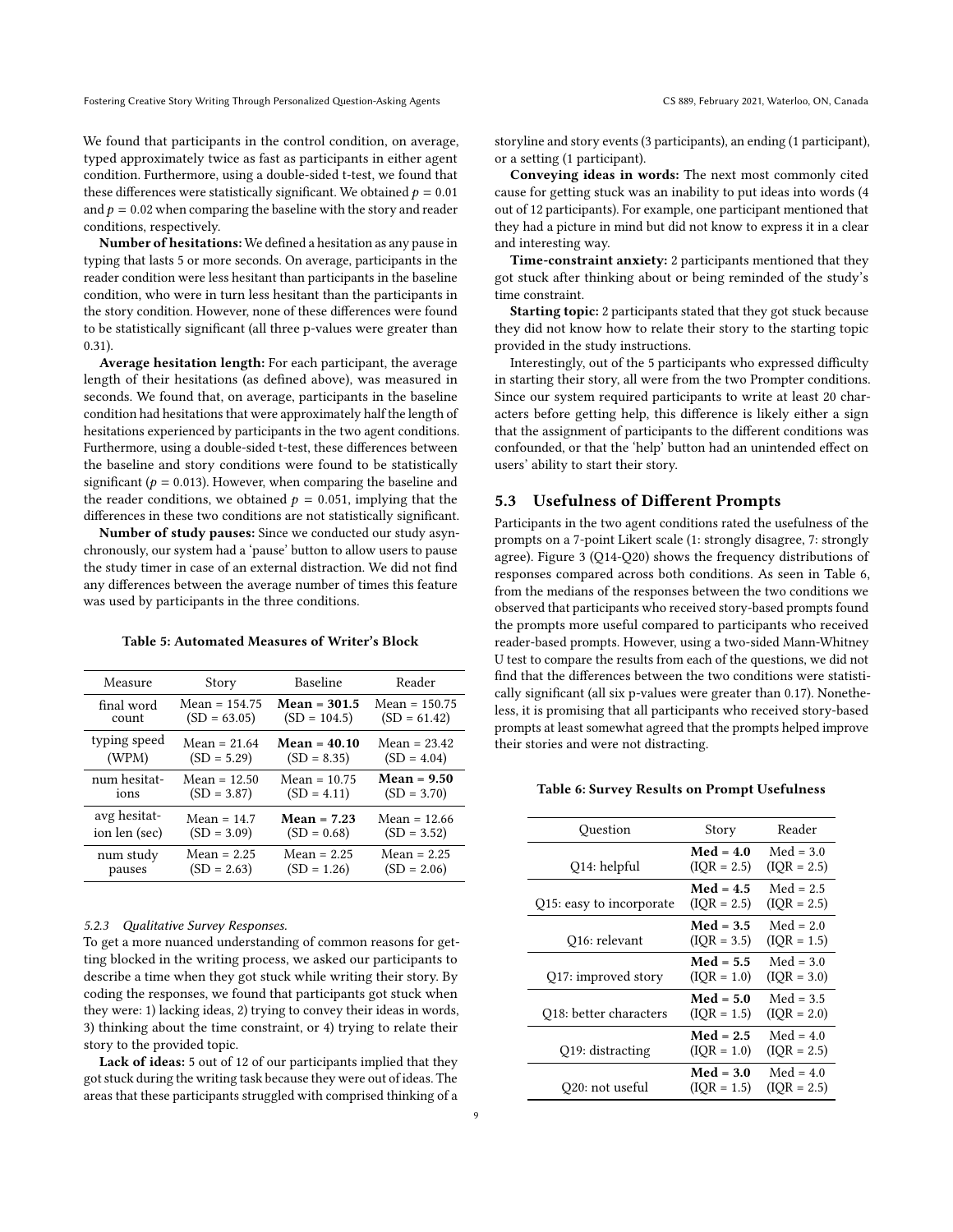To compare the usefulness of the two prompt types, we also looked at log data of users' interactions with the system. [Table 7](#page-9-0) shows descriptive statistics comparing participant behaviour across the two agent conditions. We observed that, on average, Reader Prompter participants requested more prompts; however, they tended to be less satisfied with the prompts they received. This is evidenced by the fact that, on average, they left fewer stars on prompts as well as fewer and shorter notes when compared to the Story Prompter participants. However, running a double-sided ttest, we did not observed any statistically significant differences between the means of these four measures across the two conditions (all four p-values were greater than 0.29).

#### Table 7: Prompt Activity Per Participant

<span id="page-9-0"></span>

| Measure                      | Story                          | Reader                         |
|------------------------------|--------------------------------|--------------------------------|
| number of prompt requests    | $Mean = 3.50$<br>$(SD = 1.29)$ | $Mean = 3.75$<br>$(SD = 3.30)$ |
| number of starred prompts    | $Mean = 1.00$<br>$(SD = 1.15)$ | $Mean = 0.25$<br>$(SD = 0.50)$ |
| number of prompts with notes | $Mean = 1.5$<br>$(SD = 1.29)$  | $Mean = 0.5$<br>$(SD = 1.00)$  |
| number of words brainstormed | $Mean = 9.50$<br>$(SD = 8.43)$ | $Mean = 3.25$<br>$(SD = 6.50)$ |

The differences in these initial findings suggest that the wording of the prompts is likely an important design decision which should be investigated further.

#### 5.3.1 Qualitative Data.

We asked the 8 participants who experienced Prompter to describe a time when a prompt was useful to them and why. 4 of these participants stated that the prompts helped them further develop their characters. For example, one participant mentioned that a prompt led them to add a second character and think about the characters' upbringings ("I think it mentioned something about upbringing so I added a golden child and some least-favourite-child childhood trauma to the story"). Another participant described how a prompt triggered a chain of ideas that helped make the main character more detailed ("The ... prompt asking how the character's personality affected his decision led me to ... portray my character James as an introverted child. This led me to further ... ideas on how his changing to new schools every few months affected him and may have caused him to be introverted"). Interestingly, 3 out of 4 of the participants who mentioned character development as a benefit of the prompts belonged to the story condition.

To get feedback on improving the prompts, we also asked participants to describe a time when a prompt did not help them. We observed four main themes: participants viewed prompts to be unhelpful because they were irrelevant, too late, did not help with the storyline, or did not help with the starting topic. 5 of 8 participants mentioned that some prompts were not helpful because they somehow did not fit their story. Examples include when a prompt referred to an earlier part of the text or a concept that was not the focus of the story. Furthermore, 2 participants mentioned that the prompts were too late because they were asking about something

they had already thought about. Additionally, 2 of the participants did not find the prompts helpful since they were looking for help with their storyline. Similarly, 1 participant mentioned that they needed help coming up with a 'bizarre event,' which none of the prompts helped with.

# 5.4 Usability and User Feedback

# 5.4.1 Usability.

Participants rated the usability of the system on a 7-point Likert scale (1: strongly disagree, 7: strongly agree). [Figure 3](#page-6-0) (Q5, Q6, Q11-13) shows the frequency distributions of responses compared across the three conditions. To assess usability, we asked questions about the following constructs: ease of use, enjoyment, and intention to use in the future. As seen in [Table 8](#page-9-1) (Q11-13), participants in the reader condition tended to view the system more favourably compared to participants in the other two conditions. This is surprising since as discussed in section 5.3, participants in this condition found the prompts less useful than participants in the other agent condition. However, using a two-sided Mann-Whitney U test, none of these differences were found to be statistically significant. Surprisingly, participants in the baseline condition, compared to participants in the agent conditions, reported that they had more fun writing the story, and that they wanted to continue writing stories in the future [\(Table 8](#page-9-1) - Q5,6). However, none of these differences were statistically significant. It is still promising that, at least in the story condition, participants' responses for all questions in this category were higher than the Likert-scale midpoint value of 4.

#### Table 8: Usability Survey Results

<span id="page-9-1"></span>

| Question               | Story         | Baseline      | Reader        |
|------------------------|---------------|---------------|---------------|
| Q11: easy to use       | $Med = 6.0$   | $Med = 6.0$   | $Med = 6.5$   |
| system                 | $(IQR = 0.0)$ | $(IOR = 0.5)$ | $(IQR = 1.0)$ |
| Q12: enjoyable to use  | $Med = 5.5$   | $Med = 5.5$   | $Med = 6.5$   |
| system                 | $(IOR = 1.0)$ | $(IOR = 1.0)$ | $(IOR = 1.5)$ |
| Q13: would use system  | $Med = 5.0$   | $Med = 5.0$   | $Med = 5.5$   |
| in the future          | $(IQR = 0.5)$ | $(IOR = 3.0)$ | $(IOR = 2.0)$ |
| O5: fun while          | $Med = 6.0$   | $Med = 6.5$   | $Med = 5.0$   |
| writing story          | $(IOR = 1.0)$ | $(IOR = 1.5)$ | $(IOR = 2.0)$ |
| Q6: would keep writing | $Med = 4.5$   | $Med = 5.5$   | $Med = 4.0$   |
| stories in the future  | $(IOR = 1.0)$ | $(IOR = 2.0)$ | $(IOR = 2.5)$ |

#### 5.4.2 Qualitative Data.

Analyzing the free-form text user feedback, we identified six common themes for areas of improvement: three applying to all conditions, and three applying only to the agent conditions. Regardless of condition, participants expressed their desire for more time and/or a better mechanisms for displaying how much time is left; seeing example stories before writing their own; and receiving non-story specific writing suggestions on their word use and grammar. Participants in the two agent conditions wanted to see prompts that were more relevant to the content of their stories; prompts that suggested ideas as well as questions; and clarification on the role of the notes section tied to the prompts. Specifically, in terms of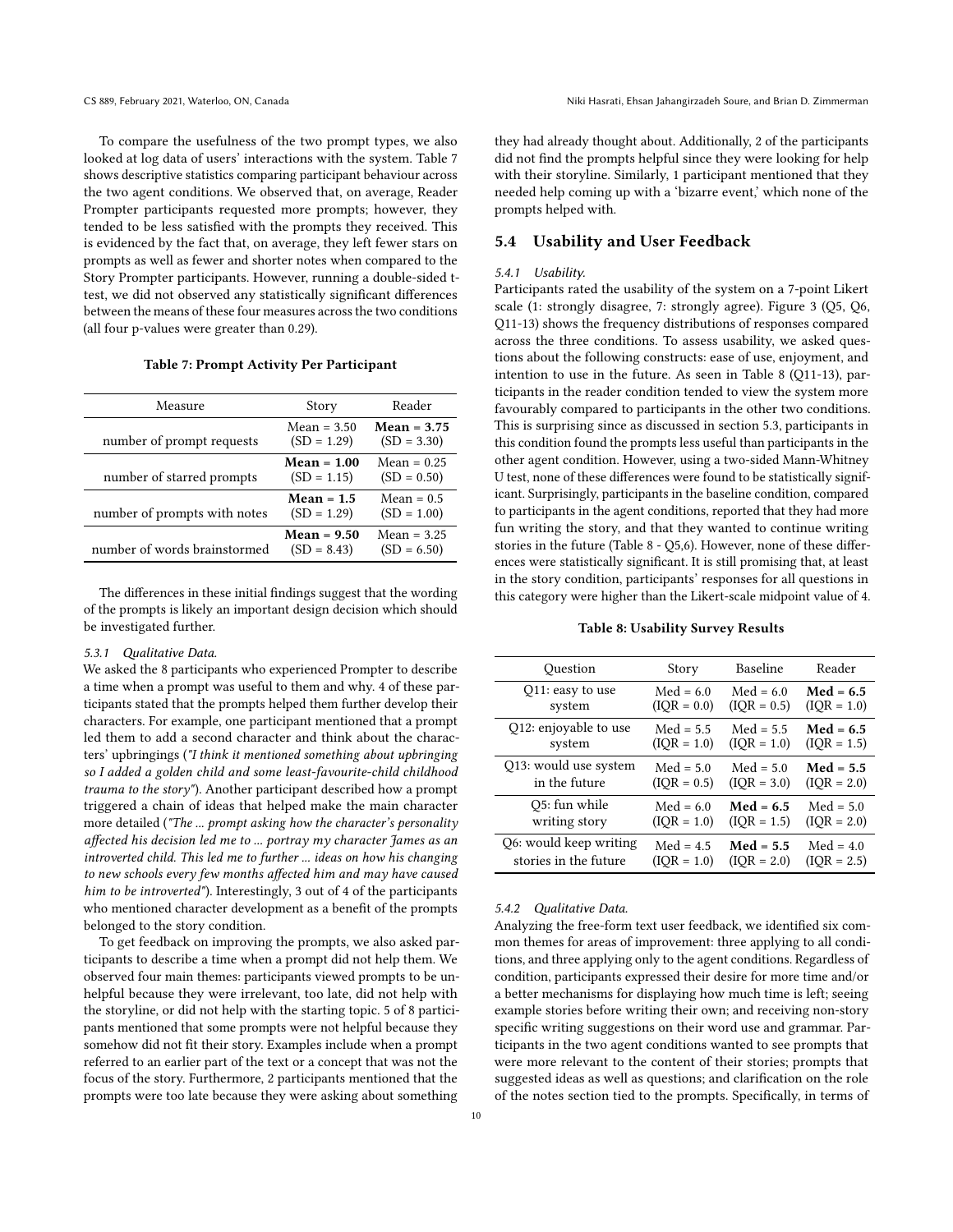more relevant prompts, one user mentioned that they wanted the prompts to focus on what they had just written instead of directing their attention to earlier parts of the text. For ideas that could be displayed along with the prompts, suggestions included character name and personality generators.

# 6 DESIGN IMPLICATION

# 6.1 Discussion

Our findings from this initial pilot study have given us several insights that will be valuable for future work in improving Prompter. Three of our most surprising findings were that story-based prompts were preferred to reader-based prompts; the study length and UI timer caused anxiety during the writing process; and participants in the two agent conditions experienced more writer's block and wrote less than participants in the baseline condition.

#### 6.1.1 Preference for Story-Based Prompts.

When comparing the median response of participants in the reader condition to that of participants in the story condition, we observed that the former group was more satisfied with the quality of their stories and also found the system to be more useful. The preference for Story Prompter was also reflected in our log data of users' interactions with the system. Although these results are not statistically significant, this repeating trend points to the importance of future research in determining how best to phrase prompts aimed at helping beginner story writers. We believe there are several potential explanations for this difference in preference among the two prompt types. Because of their wording, story-based questions were on average shorter than reader-based questions and more straightforward. These differences may have introduced unintentional confounding; nonetheless, this difference highlights the importance of short, to-the-point prompts in creative writing assistant tools.

#### 6.1.2 Time-Caused Anxiety.

We observed that, regardless of the study condition, several participants mentioned that they felt rushed to finish their stories or that the time pressure of the writing task caused them anxiety. We chose to set the length of the writing task to be 10 minutes, since we believed longer sessions would be fatiguing for our participants; however, from this initial feedback, it is clear that future studies must provide adequate writing time to users. In addition, several participants pointed to our mechanism for displaying the remaining study time as a cause of anxiety. One participant mentioned that after seeing the '1 minute left' reminder, they felt blocked and stopped writing. Another participant mentioned that they did not see our reminders because they were focused on the writing task. This is an issue that we plan to address in future studies.

#### 6.1.3 Writer's Block When Using Prompter.

The design of prompter was based on pedagogical research on methods for reducing the occurrence of writer's block. These methods suggested the importance of brainstorming as well as systematic question-asking. We were therefore surprised to find that participants who used Prompter reported experiencing more writer's block compared to those who did not. Even more surprising given our small sample size, we found a statistically significant reduction

in the typing speed of Prompter users. There are several possible explanations for these findings. First, although we provided a notes area to encourage brainstorming, some participants were confused by this feature and found that it detracted from the writing exercise. Additionally, as previously mentioned, several participants felt rushed to finish their stories, even those in the baseline condition. This time pressure was more pronounced for participants who used Prompter, since they had more features to interact with. This reduction in the time available to write is a likely reason for the reduced word count and typing speed of Prompter users.

Of course, since it is difficult to control for every confounder when assigning participants to different conditions, the abovementioned findings may also be a result of unforeseen differences in demographics across the two groups. As a result, we plan on using a within-subjects experimental methodology in future studies, which will allow us to control for personal characteristics across the different conditions.

# 6.2 Future Work

# 6.2.1 The Role of Prompter in the Creative Writing Process.

In future work, we plan to explore the role of Prompter in the creative writing process. The literature on computational creativity points to the following components that must be taken into consideration when evaluating computational creativity tools: person, process, and product [\[21\]](#page-11-47). In the case of Prompter, we are particularly interested in its effects on the person writing the story as well as the process taken to write the story. More specifically, we wish to promote users' desires to pursue creative writing as a hobby and to scaffold their learning experience by giving them ideas when they are stuck. On the other hand, we are less interested in whether the final product is high-quality. These considerations will be important in helping us clarify our research questions. Furthermore, it is not clear at which stage of the writing process Prompter is more useful. In this study, we explored our tool in writing the first draft of a story, but we plan to further investigate the role of Prompter in the brainstorming and/or revision stages of writing.

# 6.2.2 Improvements to Prompter.

The feedback we received from users emphasized the importance of making Prompter more intelligent. As a result we plan on further investigating methods to improve the relevance and variety of prompts. For relevance, potential avenues for improvement may include only suggesting prompts for recently written text as well as replacing the Stanford CoreNLP library with state-of-the-art natural language classifiers such as BERT [\[11\]](#page-11-48). To increase the variety of prompts, we could introduce prompts about different story-elements such as the setting and plot, or use state-of-the-art text generators such as GPT-2 [\[33\]](#page-11-49).

# 7 CONCLUSION

In this work, we designed and developed Prompter, an agent that asks students personalized questions based on their written stories. Through a survey of the literature on creative writing, we identified two broad categories of questions: story-based and reader-based. We conducted a pilot experiment with 12 participants, who received